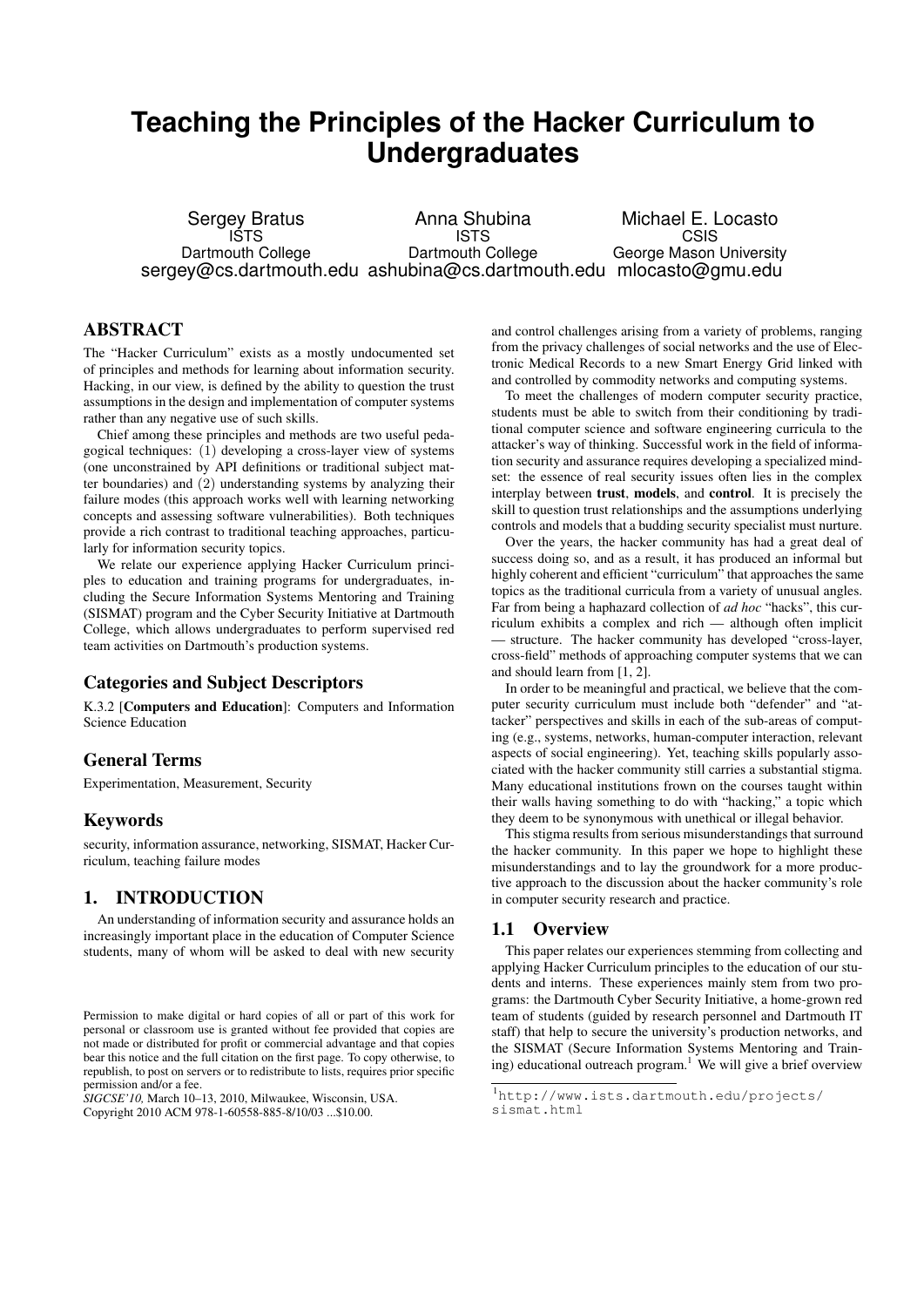of SISMAT [6], introduce the notion of the "Hacker Curriculum", enumerate some Hacker Curriculum Principles, and describe the "failure modes" teaching principle as we applied it to the SISMAT program during the summer of 2009.

#### 1.2 "Ethical" Hacking

We use the term "hacker" in the most non-pejorative sense possible. From this perspective, *hacking* is the skill to question trust and control assumptions expressed in software and hardware, as well as in processes that involve human(s)-in-the-loop (a.k.a. "social engineering"). The ethical hacker community promotes the development of such skills in many ways and venues open to the public, such as conferences, e-zines, and websites. Hacking can be seen as a branch of engineering knowledge, and it shows the makings of an engineering discipline in (rapid) development.

Unfortunately, *hacking* has become a loaded term, particularly since the media has found it to be a convenient description of criminal mischief. We, however, see a need to separate the special knowledge, mindset, and skill from ill-advised, nuisance, or criminal behavior that might abuse this knowledge. Hackers possess valuable knowledge, a fact that certain governments understand and appreciate, although initiatives to recruit and hire hackers often meets with sharp criticism [4], with popular and vocal perception that hackers are somehow inherently threatening. This perception dominates in the media and periodically feeds into sensationalist reports of imminent cyber-terror and similar themes, such as occasional calls on the public to "give up certain freedoms" in order to "fix the Internet." [8]

As a community, hackers are defined by their skills and specific knowledge, similar to locksmiths, doctors, or martial artists. A doctor knows ways to harm humans, and might criminally abuse this knowledge. A locksmith is equipped to crack banks' vaults. A policeman is trained to use and is armed with deadly weapons. Yet none of them is defined by the potential misuse of the special skills they possess. Similarly, hacking is a special technological skill that can be misused, but should not be defined by its misuses.

We believe that this *knowledge-centric* or *skill-centric* approach best explains the activities, successes, and aspirations of the hacker community, and it inevitably leads to the imperative to learn from this community rather than shun it.

#### 1.3 Culture Shock

Our experience teaching computer security in the SISMAT program and elsewhere leads us to believe that the most important service we can perform for our students is a *security culture shock*. Teaching students to question their assumptions, however, takes a great deal of effort: they simply cannot be told "question everything" because this spare advice provides them with no roadmap, specific principles, common tools, or peer-reviewed methods for intelligently questioning security assumptions. The Hacker Curriculum contains just such material, albeit largely uncurated.

Since the early days of personal computing, teaching environments in which aspiring young programmers learn their trade have gotten increasingly more efficient at imparting marketable skills without having the students "waste" time on puzzling out various computing failures unrelated to their intended learning tasks. But just as teaching environments that hide the underlying engineering complexities and challenges get better, something is lost: an experience of the many *failure modes* of computing environments.

This approach conditions many students to implicitly trust their programming environment — whether or not it is a real production environment or one constructed explicitly for teaching to mask complexity and to minimize potential confusion. Students also treat API layer interfaces as boundaries of exploration and desirable competence. Nothing can be more damaging for the development of a security mindset than this type of conditioning.

For example, software engineers tend to formalize their trust assumption in "layer models:" or patterns that their system designs follow (*e.g.,* the 7-layer OSI (Open Systems Interconnection) networking model). The borders of these layers become natural boundaries of trust (*i.e.,* blocks below boundaries are counted on by developers to not present surprises — changes in behavior, syntax, or semantics), and therefore become limits of expertise. It is the hacker mindset and skill to question such assumptions of engineering trust in real world systems.

#### 2. SISMAT 2009

The SISMAT program provides a comprehensive approach to education and outreach for undergraduates and their faculty mentors who are interested in information security and assurance topics, but who lack the necessary local resources and expertise to gain traction in the area. SISMAT provides undergraduates with an intensive, two-week seminar and laboratory course in computer security. In addition, we arrange summer internships on information security topics for each SISMAT participant, and we coordinate with their faculty mentor to design a research project for the next academic year. The SISMAT program also includes a mentor development weekend; participants' mentors are invited for discussions and curriculum development.

While we have reported on our experiences with the pilot year (2008) of SISMAT elsewhere [6], in this paper we focus on how we applied Hacker Curriculum principles to specific lessons in the SISMAT lecture and lab agenda. For further details on SISMAT itself, we refer the interested reader to our previous paper [6]. The lecture and lab exercises for SISMAT 2009 focused largely on specific network security and ethical hacking skills, including traffic manipulation, PKI (Public Key Infrastructure), and code exploitation of C/x86 programs.

The academic world has long struggled with how to best incorporate information security topics and education in the classroom; providing hands-on training is challenging [9, 7, 10] from practical, ethical, and legal standpoints. In SISMAT, the focused nature and full day length of the labs and lecture allowed for more leisurely exploration of corner cases and difficult concepts [5]. We recognize that typical semester-length courses do not necessarily enjoy this advantage in pace.

Finally, the *Cyber Security Initiative* (CSI) is a joint undertaking of our campus IT and the Department of Computer Science. It actively involves students in the ongoing campus-wide security assessment of this large and diverse network infrastructure. Members of the CSI group, guided by senior researchers in computer security, are thereby exposed to the complexities and engineering challenges of a real-world production network, which provides another essential form of culture shock to students never previously exposed to such environments and the practicalities of administrating them [12].

#### 3. A CROSS-LAYER APPROACH

The use of abstraction plays a fundamental role in computer system design. This fundamental principle of software engineering serves as the primary tool for managing complexity in computational systems, and it leads to the construction of systems organized in layers, with clearly defined interfaces between each layer. From the point of view of a programmer working within one layer, other layers are trusted to behave as specified, and he does not have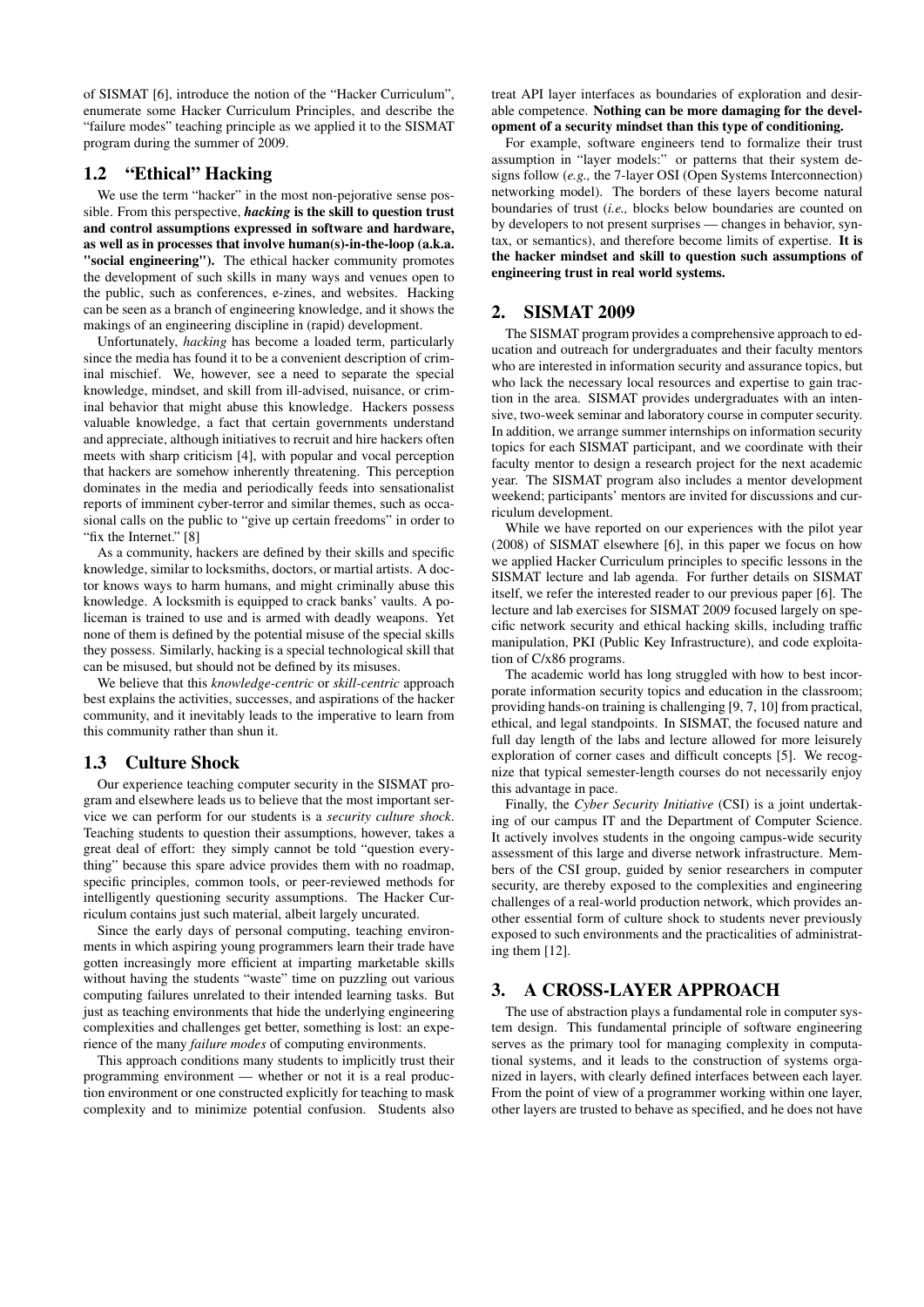to worry about *their* complexity. Thus interfaces at layer boundaries become not only contracts but also natural boundaries of programmer specializations and core competencies. Examples of layer boundaries include those defined by the OSI (Open System Interconnection) network model, those separating application code from libraries, userland and kernel code separation defined by system calls, and kernel modules from the Windows DDK/WDK.

Naturally, most courses designed to develop a core competence concentrate on programming entirely within one layer of the system or the network. Indeed, from the point of view of managing the complexity of teaching a subject or managing a software project, this approach is probably the most efficient. As a consequence, the students or trainees have enough non-trivial logic in their programs to worry about and cannot also afford excursions into substantially different and differently structured material. Eventually, this approach becomes ingrained and remains an important sideeffect of their professional training. The process of building or creating computing and information systems requires the careful use of abstraction to manage an overwhelming amount of complexity.



Figure 1: Hackers take the *cross-layer* view of systems and networks. They trace, examine, and craft data flows through layers and interfaces.

Although abstraction proves useful for building things, it can hinder the process of breaking, decomposing, repairing, or otherwise analyzing them. For example, the ability to develop an understanding of a basic software attacks and achieve successful delivery of an exploit to a target requires an almost completely orthogonal approach. We illustrate this approach in Figure 1, using exploitation of a user-level application as an example.

The key observation is that the attack payload (*e.g.,* a shellcode embedded within crafted input to the target) will be acted upon by multiple layers of the sending (attacker) system, the transmitting network (which may include an IDS (Intrusion Detection System) or IPS (Intrusion Protection System) that must remain unaware of the attack) and, finally, the target. None of the transformations of data in transit occurring in these layers should interfere with the exploit payload for the attack to succeed, and additional transformations might need to be applied so as to avoid detection and reaction by the IDS or IPS.

We note that the IDS or IPS has to treat the data streams flowing through it differently than the targets by taking various heuristic shortcuts, because it is typically responsible for examining traffic

to many targets, and thus does not operate on the same computational power "budget" as an individual target, and cannot match its data processing precisely. Both Ptacek and Newsham's famous paper [11] and Paxson's paper [3] discuss different IDS evasion techniques that leverage differences in network stack implementations between the targets and the IDS to create different views of the packet stream at the IDS and the target. As a result, the IDS sees the attack stream as innocuous (or at least something that fails to trigger any known attack signatures), and in the worst case can cause the IDS to silently fail open.

We also note that while the payload must take the usual path to the targeted application, the attacking machine is under no such constraints: data it *produces* need not follow normal processing paths and packet composition rules. An attacker's program, therefore, may be instrumented to (1) form the attack packets and send them directly, bypassing the kernel's session and transport layers, or even the network layer (for LAN attacks) to inject straight into the link layer (as shown on the attacker side of Figure 1; and (2) suppression of some of the system's normal functionality (so that the attack tool's responses do not get accidentally invalidated by the kernel's normal reactions to malformed or unsolicited input).

Thus, successful engineering of exploits requires sufficient understanding of all the transformations that take place on the path from the attacker to vulnerable code in a running process on the target. Consequently, successful defenses must incorporate the same cross-layer understanding.

Not surprisingly, attack and network security tools in general depend on several libraries that provide ways to bypass the standard flow of data through the network stack. An example of the network security toolchain (described in great detail in Michael Schiffman's book "Building Open Source Network Security Tools: Components and Techniques") can be found in Figure 2.

Nurturing the ability to understand the limitations of algorithms, libraries, APIs, tools, and software systems requires a significant investment of time. Nevertheless, if we do not encourage and permit students to exercise this freedom within the formal curriculum, we run the risk of continuing to produce students that lack an appreciation of software security issues [13].

### 4. FAILURE MODES ACROSS NETWORK LAYERS

Typical CS network exercises seldom start with a mission of discovery: having to find out such facts about a network as what hosts are present in it, which services are actually available on them, what kinds of packets get filtered on entry ("ingress") or exit ("egress"), and similar reconnaissance activities. Instead, most network introductions center on abstract models of communication, brief glimpses of protocol diagrams and packet header layout charts, particular APIs or client-server libraries. Furthermore, such exercises typically assume that the transaction endpoint(s) are known in advance and available, *i.e.,* communications are not hindered, fully or partially, by adverse network conditions, misconfiguration, router access lists, firewall settings, server configuration, and the like. While such an approach suffices for a gentle introduction to the topic of network communication, it almost wholly concentrates on the way things *should work* rather than the ways that they might be *made to fail*. 2

<sup>2</sup>Admittedly, failure modes may not necessarily be appropriate for teaching some topics: for example, teaching CS 1 by enumerating all the possible Java compiler warnings and errors does not seem practical, although students probably would appreciate some commentary on and interpretation of these common warnings.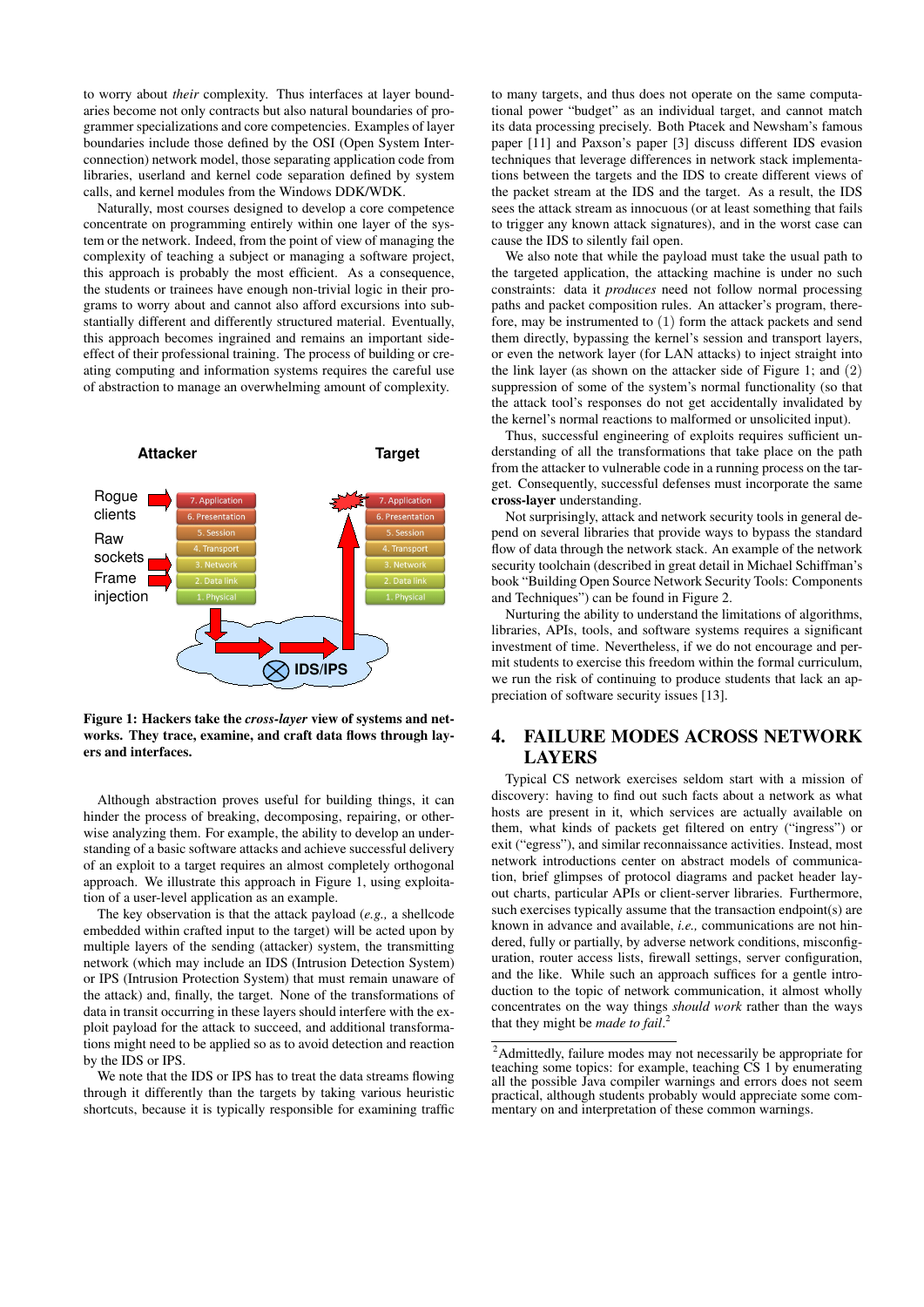

Figure 2: Open source network security toolchain allows bypassing OS network stack layers, enabling extraction and injection of packets from and into the kernel.

In contrast, hackers concentrate on failure modes of network communications, because distinguishing between different kinds of and reasons for transaction failures is critical for network reconnaissance (identifying potential targets and obstacles to exploitation). For example, scanning tools such as *nmap* crucially depend on interpreting signs of connection failure, firewall probing tools such as *firewalk* imitate routing failures, and so on.

In the SISMAT training, we direct the students to explore a variety of network failure modes, and, as a side effect, discover basic port scanning and firewalking techniques. In particular, we direct them to observe the result of attempted connections to non-existent hosts within and outside their LAN, to services not available on a host or filtered via different mechanism, in the presence of invalid and missing routes, *etc.*

As a result, the students gain enough confidence to start looking for failure conditions specifically rather than dismissing them as unintelligible, and to extract valuable reconnaissance information from those conditions.

#### 4.1 Beyond the Socket

Typical CS curricula start with network programming APIs such as sockets and the client-server application model, and then expands "upward" to application protocols and distributed applications, and "downwards" to the details of TCP and mathematical models of congestion control. These topics, however, tend to be taught in separate courses and, as a result, tend to exist separately in the minds of most students.

Hacker analysis takes a different approach, connecting the different networking layers and programming abstractions from the outset. In particular, it is typical for a hacker to acquire an early understanding of which specific kinds of packets and OS network stack data structures result from each of the system calls involved in establishing a socket, and how different stacks differ in this regard.

An intermediate level step (although sometimes taken as a first one in hacker-style networking), is to build the capability for crafting arbitrary packets and injecting them into the network. This step is extremely important from the "culture shock" perspective – it helps the student realize that  $(1)$  network packets and frames are malleable and (2) the network by itself is merely a medium that would happily carry along any packet that looks well-formed to the equipment it is comprised of; the network contains hardly any trust guarantees.

The next step is the understanding of how to affect the OS network stack's states and thereby exploit them by sending crafted packets. Ptacek's paper [11] provides a good introduction to the topic and the source for the tool fragrouter gives an excellent and concise set of practical examples. These resources start the students thinking on how traffic patterns they describe could be generated. We then introduce them to *libnet* and *libnet*-based tools from simple ones such as *sendip*, *nemesis*, and *packetdude*, to advanced environments such as *scapy*. As a further example of the type of "problem" that arises with this "failure mode" teaching pattern, the students must consider how to suppress their OS stacks' natural reactions to incoming packets generated as a side-effects of the above manipulations. A simple example is presented by disabling ICMP redirects that would normally accompany ARP poisoning; http://sockstress.com provides a more comprehensive example. This pattern allows us to introduce some of the rich capabilities of the iptables/netfilter architecture and discuss its system of hooks within the Linux network stack, as well as the paths taken by a packet through that stack.

#### 5. ROOTKITS: DECEPTION IN DEPTH

Similar to the cyber-defender maxim of "defense in depth", attackers also employ multi-layer deception schemes to throw the administrators off their trail and conceal evidence of malfeasance. In fact, this defense maxim may have been shaped by attacker practices that pre-dated it. We illustrate this "defense in depth" principle – critical for defenders to understand, since a lower level deception can be protecting a higher level one, and vice versa, in Figure 3.

We note that developing efficient rootkits is a task that requires careful understanding of a number of kernel data structures, as well as the ways those are used by different functions of the kernel, such as the difference between how scheduling and reporting code paths